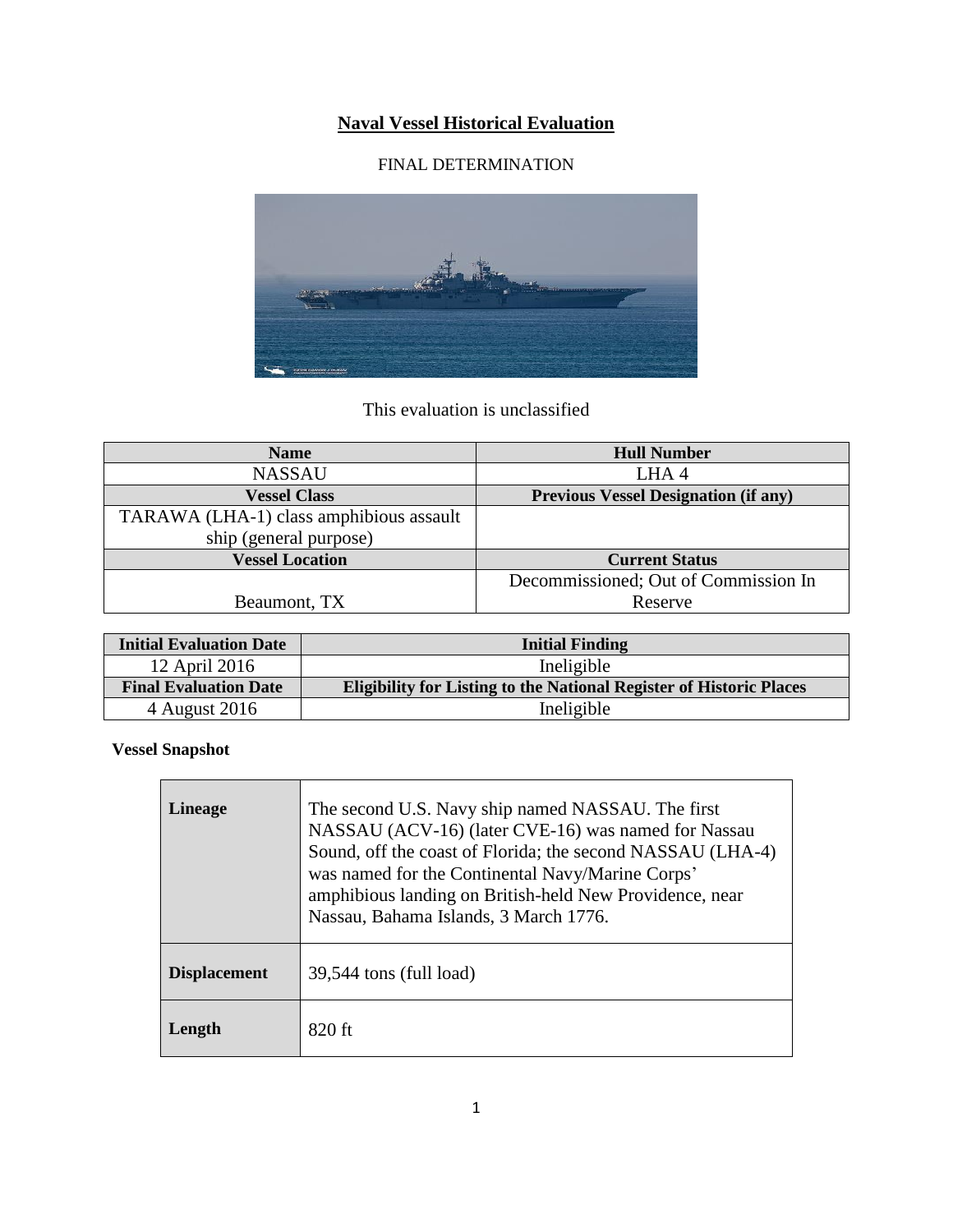| <b>Beam</b>           | 106 ft                                                                                                            |
|-----------------------|-------------------------------------------------------------------------------------------------------------------|
| <b>Draft</b>          | $27$ ft                                                                                                           |
| <b>Speed</b>          | 24 knots                                                                                                          |
| <b>Propulsion</b>     | two boilers, two geared steam turbines                                                                            |
| <b>Armament</b>       | two Rolling Airframe Missile Systems (RAM), four 25mm Mk<br>38 Gun Mounts, two Phalanx CIWS, five .50 Cal. Mounts |
| <b>Laid Down</b>      | 13 August 1973                                                                                                    |
| <b>Launched</b>       | 21 January 1978                                                                                                   |
| <b>Built By</b>       | Ingalls Shipbuilding Division, Pascagoula, MS                                                                     |
| <b>Sponsor</b>        | Mrs. Louis H. Wilson, wife of former Commandant of Marine<br>Corps                                                |
| <b>Delivered</b>      | 25 June 1979                                                                                                      |
| <b>Commissioned</b>   | 28 July 1979                                                                                                      |
| <b>Decommissioned</b> | 31 March 2011                                                                                                     |
| <b>Stricken</b>       | n/a                                                                                                               |

### **Vessel History**

| <b>Deployment</b><br><b>Summary</b> | <b>CINCLANTFLT LHA Caribbean Operations 1980;</b><br>First Mediterranean Deployment 1981;<br>Mediterranean: Four Operations including DISTANT DRUM, NORTHERN<br>WEDDING and BOLD GUARD 1982;<br>Mediterranean: Part of Embassy's External Security in Beirut, Lebanon; D-<br>Day assault (exercise) in Malangon Fjord 1984; |
|-------------------------------------|-----------------------------------------------------------------------------------------------------------------------------------------------------------------------------------------------------------------------------------------------------------------------------------------------------------------------------|
|-------------------------------------|-----------------------------------------------------------------------------------------------------------------------------------------------------------------------------------------------------------------------------------------------------------------------------------------------------------------------------|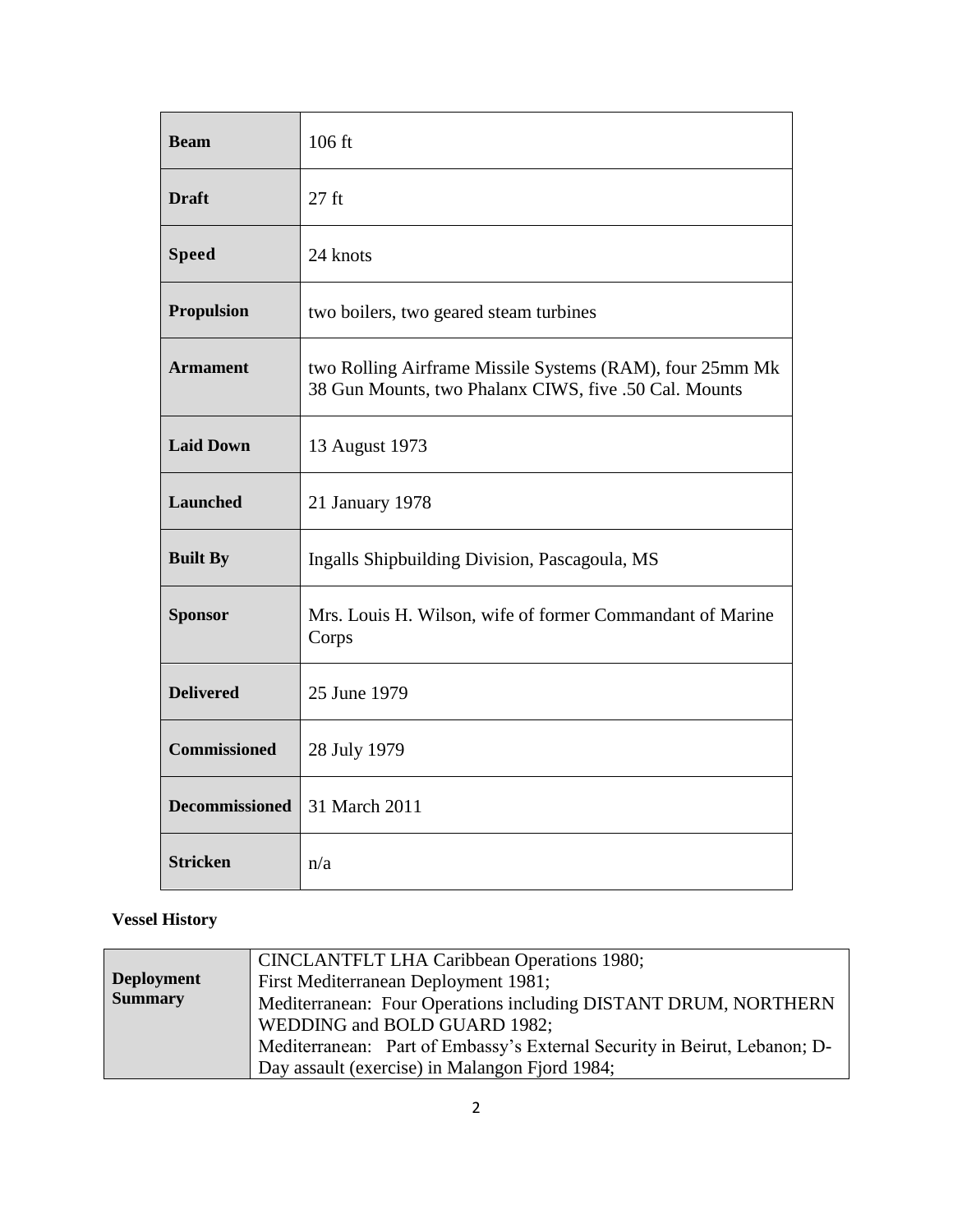|               | Operations UNIVERSAL TREK and SOLID SHIELD 1985;                             |
|---------------|------------------------------------------------------------------------------|
|               | Classified Operations in the VACAPES OPAREA; Mediterranean:                  |
|               | conducted Amphibious Assault at Pian de Spille 1987;                         |
|               | Mediterranean: NATO Operations 1989;                                         |
|               | Operation IMMINENT THUNDER; Caribbean: Operation TOP KICK 1990;              |
|               | White House support for President Bush for the Drug Summit with South        |
|               | American leaders in Cartagena, Colombia 1990;                                |
|               | Middle East: Operations DESERT SHIELD and DESERT STORM 1990-                 |
|               | 1991;<br>Operation SUPPORT DEMOCRACY for United Nations embargo against      |
|               | Haiti 1993;                                                                  |
|               | Mediterranean: Operations DENY FLIGHT, SHARP GUARD and                       |
|               | SAR/CSAR mission 1995;                                                       |
|               | Operation SILVER WAKE (Albania) and Operation GUARDIAN                       |
|               | RETRIEVAL (Zaire) 1996-1997;                                                 |
|               | Mediterranean: Aegean Sea Operation ALLIED FORCE 1998-9;                     |
|               | NATO's Operation Allied Force in former Yugoslavia (Liberation of            |
|               | Kosovo) 1999;                                                                |
|               | Operation SAIL; Mediterranean Deployment 2000;                               |
|               | Mediterranean: MARG Deployment Operation IRON MAGIC 2002-2003;               |
|               | <b>Operation BLINDING STORM 2004;</b>                                        |
|               | Middle East Deployment to support Global War on Terror (GWOT):               |
|               | Operations IRAQI FREEDOM and ENDURING FREEDOM 2005;                          |
|               | European Deployment: US Central Command in support of Global War on          |
|               | Terror (GWOT) including Theater of Operations (CENTCOM) Suez Canal,          |
|               | Span, Iraq and Kenya; Persian Gulf 2008                                      |
|               | Haitian Humanitarian Direct Response; Mediterranean Deployment 2010          |
| <b>Awards</b> | Meritorious Unit of Commendation 1980, Battle Effectiveness "E" award        |
|               | 2007,                                                                        |
|               |                                                                              |
|               | 1979, 1984, 1985- Meritorious Unit Commendation                              |
|               | 1980- Secretary of the Navy Letter of Commendation                           |
|               | 1982, 1988, 1989, 1997, 1999, 2005, 2007, 2008, 2009, 2010- Navy E<br>Ribbon |
|               | 1984- Three (3) Armed Forces Expeditionary Medals                            |
|               | 1990- Navy Unit Commendation, Southwest Asia Service Medal                   |
|               | 1991- Combat Action Ribbon                                                   |
|               |                                                                              |
|               | 1994, 1995- Two (2) Armed Forces Service Medals                              |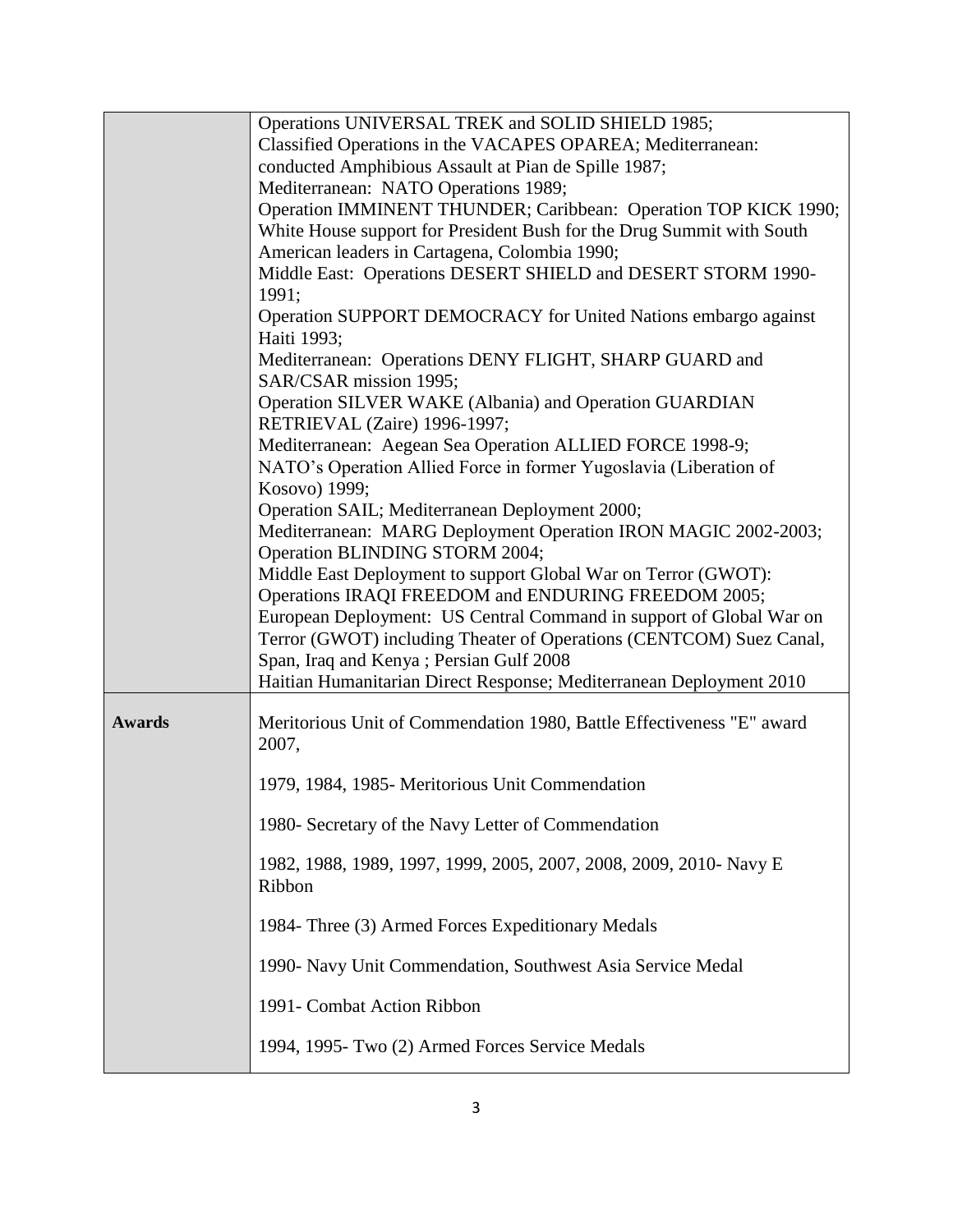|                                    | 1996- One (1) Armed Forces Service Medal each year<br>2002, 2004, 2008- Global War on Terrorism Expeditionary Medal<br>2003- Navy Unit Commendation<br>2010- Humanitarian Service Medal                                                                                                                                                                                                                                                                                                                                                                                                                                                                                                                                                                                                                                                                                                                                                                                                                                                                                      |
|------------------------------------|------------------------------------------------------------------------------------------------------------------------------------------------------------------------------------------------------------------------------------------------------------------------------------------------------------------------------------------------------------------------------------------------------------------------------------------------------------------------------------------------------------------------------------------------------------------------------------------------------------------------------------------------------------------------------------------------------------------------------------------------------------------------------------------------------------------------------------------------------------------------------------------------------------------------------------------------------------------------------------------------------------------------------------------------------------------------------|
| <b>Noteworthy</b><br><b>Events</b> | NASSAU provided relief, supplies/ humanitarian assistance to the people of<br>Jamaica as well as rescued 172 Haitian Nationals from an unseaworthy craft<br>(1989); Thanksgiving Day 1990, President and Mrs. Bush along with leaders<br>of Congress visited NASSAU; NATO Northern Wedding Exercise (1991) -<br>First U.S. AV-8B Harriers to operate in a combat environment from an LHA;<br>NASSAU rescued 29 people in the Mediterranean Sea (2000); NASSAU lost<br>two $(2)$ sailors, Petty Officer $3rd$ class Dwayne Williams and Petty Officer<br>First Class Shaun Dale (2003); French Vice Admiral Jacques Mazars,<br>Commander Task Force (CTF) 150 visited onboard (2005); NASSAU<br>provided assistance to disabled Cargo Ship off Kenyan coast (2006); Royal<br>Netherlands Navy Commodore, Hank Ort, Commander Task Force (CTF)<br>150 met with Captain Martin Allard, Commander of NASSAU Strike Group<br>onboard (2006); NASSAU provided Hurricane relief/humanitarian<br>assistance and supplies to people of Texas and Haiti after Hurricane Ike<br>(2008). |
| DANFS* Entry                       | Yes $(2014)$                                                                                                                                                                                                                                                                                                                                                                                                                                                                                                                                                                                                                                                                                                                                                                                                                                                                                                                                                                                                                                                                 |

\**Dictionary of American Naval Fighting Ships*

## **Criteria Evaluation<sup>1</sup>**

 $\overline{a}$ 

| N <sub>0</sub> |
|----------------|
|                |
| N <sub>0</sub> |
|                |
|                |
|                |
| N <sub>0</sub> |
|                |
|                |
| N <sub>0</sub> |
|                |
|                |

<sup>1</sup> Evaluation conducted using triggers established for naval vessels in *Program Comment for the Department of Navy for the Disposition of Historic Vessels*, issued by the Advisory Council for Historic Preservation on 15 March 2010.